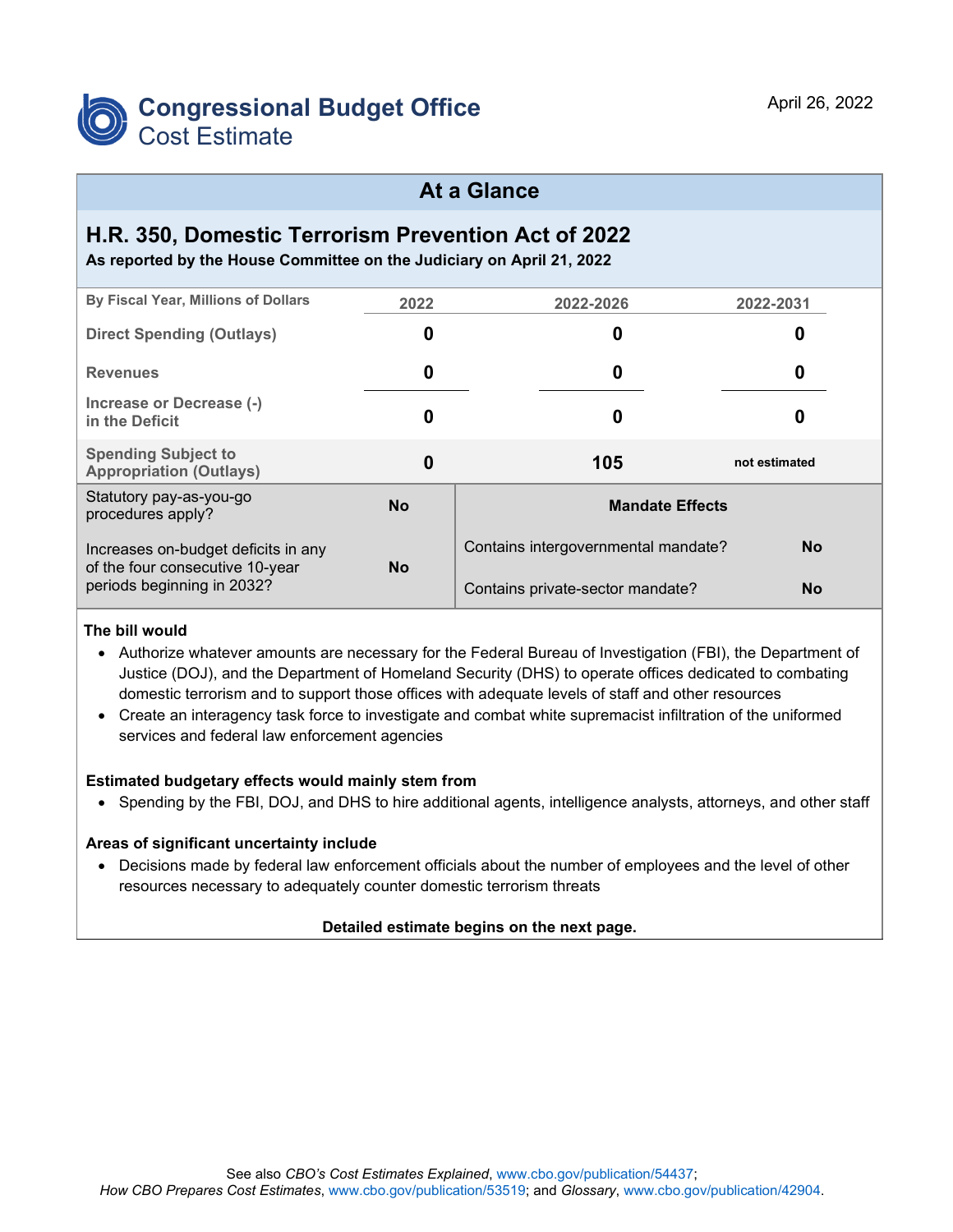

## **Bill Summary**

Under current law, the Federal Bureau of Investigation (FBI), the Department of Justice (DOJ), and the Department of Homeland Security (DHS) investigate, prosecute, and work to prevent acts of terrorism—both domestic and international in nature. H.R. 350 would require each of those agencies to operate offices dedicated to investigating, preventing, and prosecuting domestic terrorism and would authorize the appropriation of whatever amounts are necessary for those offices.

Under the bill, the agencies would be required to produce a joint report every six months that assesses, quantifies, and characterizes domestic terrorism threats nationwide, including threats posed by white supremacist and neo-Nazi groups. Each agency's domestic terrorism office would be directed to focus its resources on the most significant threats, as determined by the number of incidents from each threat category identified in the joint report during the preceding six months.

### **Estimated Federal Cost**

The estimated budgetary effect of H.R. 350 is shown in Table 1. The costs of the legislation fall within budget function 750 (administration of justice).

| Table 1.<br><b>Estimated Increases in Spending Subject to Appropriation Under H.R. 350</b> |             |                |                |                |                         |                |  |  |  |
|--------------------------------------------------------------------------------------------|-------------|----------------|----------------|----------------|-------------------------|----------------|--|--|--|
|                                                                                            |             |                |                |                |                         |                |  |  |  |
|                                                                                            | 2022        | 2023           | 2024           | 2025           | 2026                    | 2022-2026      |  |  |  |
| Federal Bureau of<br>Investigation                                                         |             |                |                |                |                         |                |  |  |  |
| <b>Estimated Authorization</b>                                                             | 0           | 11             | 19             | 26             | 27                      | 83             |  |  |  |
| <b>Estimated Outlays</b>                                                                   | $\mathbf 0$ | 9              | 17             | 25             | 27                      | 78             |  |  |  |
| Department of Justice                                                                      |             |                |                |                |                         |                |  |  |  |
| <b>Estimated Authorization</b>                                                             | 0           | 2              | 5              | 7              | 7                       | 21             |  |  |  |
| <b>Estimated Outlays</b>                                                                   | $\mathbf 0$ | $\overline{2}$ | 4              | $\overline{7}$ | 7                       | 20             |  |  |  |
| Department of Homeland<br>Security                                                         |             |                |                |                |                         |                |  |  |  |
| <b>Estimated Authorization</b>                                                             | 0           | 1              | 2              | 2              | $\overline{\mathbf{c}}$ | 7              |  |  |  |
| <b>Estimated Outlays</b>                                                                   | $\mathbf 0$ | $\mathbf 1$    | $\overline{2}$ | $\overline{2}$ | $\overline{2}$          | $\overline{7}$ |  |  |  |
| <b>Total Changes</b>                                                                       |             |                |                |                |                         |                |  |  |  |
| <b>Estimated Authorization</b>                                                             | 0           | 14             | 26             | 35             | 36                      | 111            |  |  |  |
| <b>Estimated Outlays</b>                                                                   | 0           | 12             | 23             | 34             | 36                      | 105            |  |  |  |
|                                                                                            |             |                |                |                |                         |                |  |  |  |

## **Basis of Estimate**

For this estimate, CBO assumes that the legislation will be enacted late in fiscal year 2022 and that the estimated amounts will be appropriated annually beginning that year. Estimated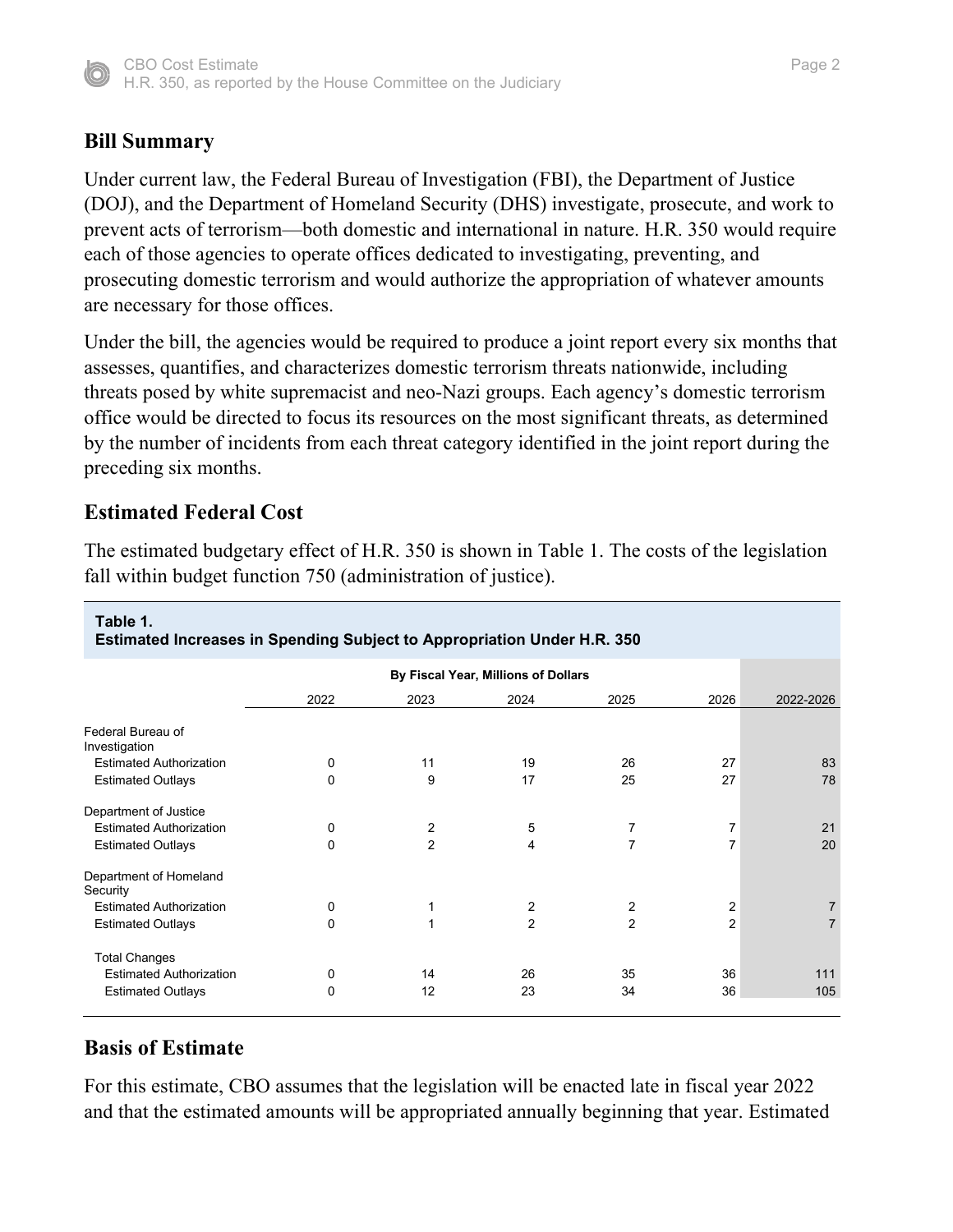

outlays are based on an analysis of information provided by the FBI, DOJ, and DHS, as well as historical patterns of spending for similar activities and programs.

### **Spending Subject to Appropriation**

H.R. 350 would authorize the appropriation of whatever amounts are necessary for the FBI, DOJ, and DHS to operate offices dedicated to combating domestic terrorism.

Using information provided by each agency about current staffing levels committed to domestic terrorism and anticipated future needs under the act, CBO expects that the agencies would require additional staff and other resources to implement H.R. 350. CBO expects that the FBI, DOJ, and DHS would use the added personnel to bolster the existing activities of each agency. In total, CBO estimates that implementing the legislation would cost \$105 million over the 2022-2026 period.

**Federal Bureau of Investigation.** The FBI currently commits about 1,100 personnel to work focused on countering domestic terrorism, largely organized under the agency's Domestic Terrorism Operations Section. The agency employs about 730 special agents distributed across 56 field offices and the agency's headquarters—focused on disrupting domestic terrorism threats, making arrests, and supporting state and local law enforcement. The FBI also employs attorneys, intelligence analysts, and other staff in support of those efforts.

Using information from the agency, CBO expects that the FBI would need an additional 55 special agents at an average annual cost of \$230,000 each (including salary, benefits, and overtime pay) to implement the act's requirements. CBO estimates the agency also would need an additional 18 intelligence analysts and 58 supporting staff, at an average annual cost of \$140,000, for management, intelligence gathering, and other operational duties in support of those agents. CBO estimates that the cost of those additional personnel, which we expect would occur gradually over the next five years, would total \$78 million over the 2022-2026 period.

**Department of Justice.** In 2021, DOJ committed 26 attorneys, working in the U.S. Attorneys' Offices nationwide, to investigating and prosecuting cases involving domestic terrorism, at a cost of \$230,000 each. Using information provided by DOJ, CBO expects that the agency would need 25 additional U.S. attorneys to address the act's new domestic terrorism efforts. CBO estimates that the cost for those attorneys would total \$20 million over the 2022-2026 period.

**Department of Homeland Security.** Under current law, DHS's Counter Terrorism Mission Center currently dedicates 12 analysts to full-time work gathering, analyzing, and disseminating intelligence on domestic terrorism threats. Using information from DHS, CBO expects that the agency would need 9 additional analysts at an annual cost of roughly